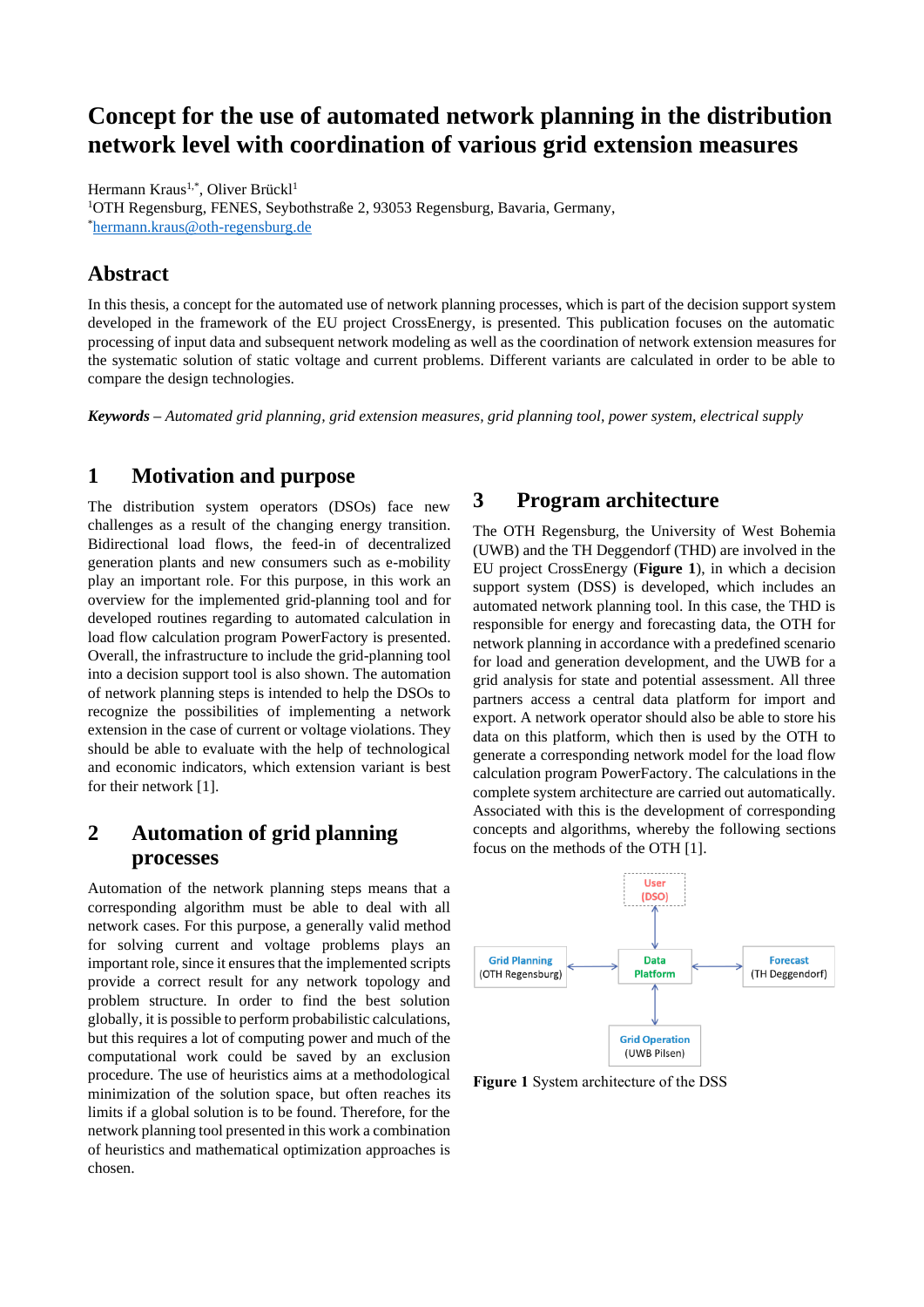#### **3.1 Data exchange with the central data platform**

In addition to the network topology, detailed information about the equipment as well as the network participants is necessary for well-founded network planning. The OTH obtains this via the central data platform, which has been filled in by other actors (users, THD, UWB). Likewise, this interface must also be used to exchange information about the defined load and generation development as well as the time series for the network model.

The exchange has been developed using the json format. The OTH uses a developed Python script to communicate with the data platform and to extract automatically the information from the corresponding json files. The decisive factor here is, that the previously defined structure of the individual categories (line, transformer, load, etc.) for the json file is adhered to, which represents the necessary data communication between the OTH and the data platform.

#### **3.2 Processing input data**

For handling the input data automatically, a routine in Python was developed. The program language Python is also the interface of PowerFactory for data exchange (input, output) to other instances.

First, the incoming data is checked for plausibility. For this purpose, the data is categorized into necessary and optional input data. The necessary data represents information, which no default values can be defined by the OTH. These include, among other things, the GPS coordinates of the network elements. In the case of the optional data, empirical values are stored as default values if no specific information is given via the json file. Within the concept of the default values, the user has the option to set many optional values with his own data (expert level), but can also import only the necessary data and use the default values for the calculations.

In the next step, the input data is used to generate automatically a corresponding network model in the power flow calculation program PowerFactory with the developed Python script. After the nodes, transformers and cables have been created, all remaining network participants are connected. Each network element has several properties. Thus, e.g. in addition to the GPS coordinates and the voltage level, the low voltage (LV) nodes have various voltage limits stored: firstly the legal value with  $\pm$  10% V<sub>n</sub> (nominal voltage) and secondly the plan values specified by the grid operator (for example +2% or -5% from the LV busbar of the distribution transformer), as in **Figure 2** depicted. In case of the nodes, there is a third value, which is considered by the algorithm, the target values. They are used, if a measure is solving a voltage or current problem. Because, if a measure would solve a problem without this value, it would set the voltage back to the legal limit or plan value. But with the target value, the measure will solve the problem until some voltage value for some buffer reason regarding to future load or generation development. In Figure 2 it is a buffer of 2 % to the legal/plan value. In comparison to the plan values and legal limits, the tool will not identify a voltage or current problem, if the target value is overreached. It is only used, if the measures begins to solve a problem. These three values can be stored individually for each node or for the entire voltage level.



**Figure 2** Voltage band from substation (SS) over the distribution transformer (DT) with legal value, plan value and target value

After mapping the network topology in PowerFactory, appropriate time series are assigned for the loads and generators. In general, it is also possible to include time series for storages or network equipment. In addition, the network elements receive, besides to their original ID, an additional name for internal purposes to increase the efficiency of further algorithms. Focus here was to simplify the algorithms of later used grid extension measures. **Figure 3** presents the used name concept, which is explained looking at the first power line: the first number ("7") gives information about the voltage level. In this case, it is low voltage. "001" just behind the "7" indicates the grid number. This is relevant, if in the network model are more than one low voltage grid. With the second part (here also "001") is documented the busbar. The third part (again "001") gives information about the considered string. Strings are in this case lines, which are going out from the busbar, and includes all subsequent elements. The fourth part indicates, in which sector of the string the element is located. Here are the sectors defined by main nodes, that means the busbars, the nodes with more than 2 lines connected (node after the viewed line) and the last node of a string/substring (two grid ends on the right). The last part of the name includes with the number "06" the type of the named element (in this case a line) and the number of this type "001" in the section.

This function for naming the grid participants with an additional ID was developed in the internal program language dpl of PowerFactory.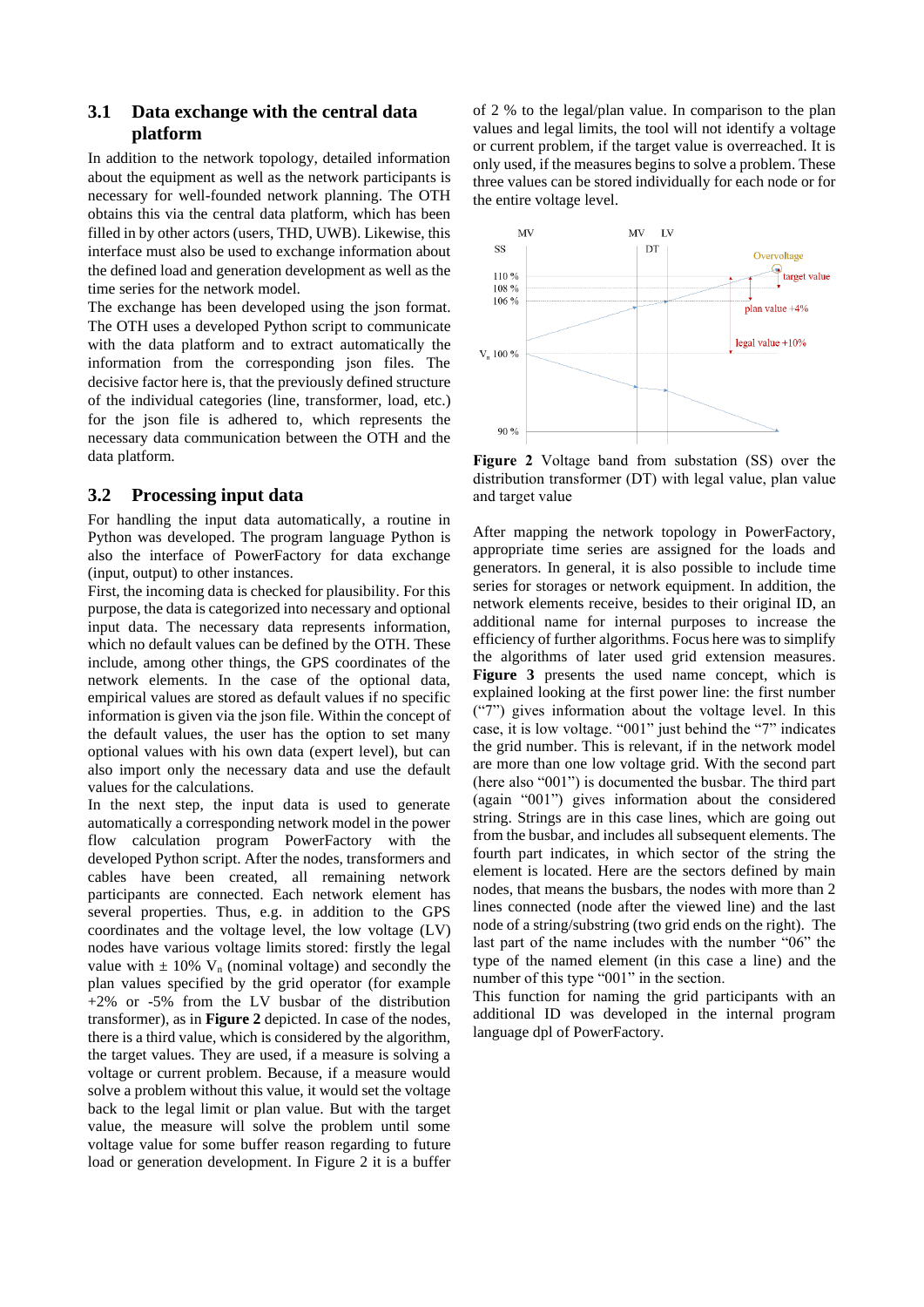

**Figure 3** Name concept (ID-number of each network participant) for generated grid model

#### **3.3 Output data**

After the calculation of all extension variants (for example, cabling or reactive power control) a planned network per extension variant is transferred as output to the data platform in json format. The documentation of the planning process is also transferred for transparence and understanding reasons. The documentation includes, among other things, the progress of the extension variant, i.e. at which time and location a technology was used to eliminate a network problem as well as its corresponding costs. The output process is also implemented into a Python routine.

### **4 Automated grid planning tool**

With the construction of the complete network model starts the calculation of the scenario. The scenario includes the load and generation development in form of change of the installed power per year  $(\Delta P/a)$  or in a direct power change (∆P). It is also possible to define the change separately for one load or generation unit, or for some class of them (e.g. households). The scenario can also include new load or generators units, which has then to be connected to the grid model.

First, the current state of the network is checked for plausibility by means of a load flow calculation using a standard feature of PowerFactory. If no problems occur, the further load and generation development is entered into the existing network topology. If problems occur in the original network structure, corresponding network extension measures, which are developed in dpl for solving problems automatically, are already used here. For emerging network participants where the user did not specify the node, the developed algorithm computes the nearest node, regardless of whether this results in a voltage or current problem. The resulting network problems are then solved by measures of the tool. In order to optimize the connection of new participants, an algorithm is currently being developed that determines the best connection point both technically and economically. For example, the costs associated with connecting to the shortest distance node and the resulting measures to solve the voltage and current problems can be compared to the costs associated with connecting the nearest node from which no voltage or current problems follow.

The developed program uses a feature of PowerFactory that can be used to determine load flow calculations for a period of time (for example hourly values for a full year), called quasi-dynamic simulation. If problems occur in the network topology with the existing time series, then first of all the most serious problem case is dealt with, that means the time with the maximum deviation from a voltage or current limit value. In **Figure 4** is a qualitative example of a quasi-dynamic simulation depicted. In red are showed the results for the current, in blue for the voltage. The algorithm detects the worst points calculated from the quasi-dynamic simulation, which are encircled in the figure. In addition, only the times with maximum current errors are solved before the times with the largest voltage errors are treated. The reason for this is that, in experience, the likelihood of reducing or even resolving a voltage problem of the same or another time point by resolving a current problem is higher than the other way around. However, a concrete validation of this procedure with regard to the individual measures is still pending. Thus, it would also be possible to make the prioritization in the solution of occurring voltage and current limit violations depending on the grid measures used in an extension variant.





**Figure 4** Results (qualitative) for a quasi-dynamic  $simulation (red = current, blue = voltage)$ 

Different network extension measures are available to treat voltage or current limit violations of a point in time series (**Figure 5**). The algorithm interprets these as voltageproblem-solving measures (voltage regulated distribution transformer (VRDT), Q-control) and as voltage/currentproblem-solving measures (cabling, meshing). For the coordination of the individual measures, a main program is responsible, which, among other things, controls the use of network extension methods and provides transfer parameters. This includes a problem identification and the corresponding call of the measure. Thus, e.g. to solve a current problem, the reactive power control is out of the question, or in case of a current problem on the transformer, the cabling is not used.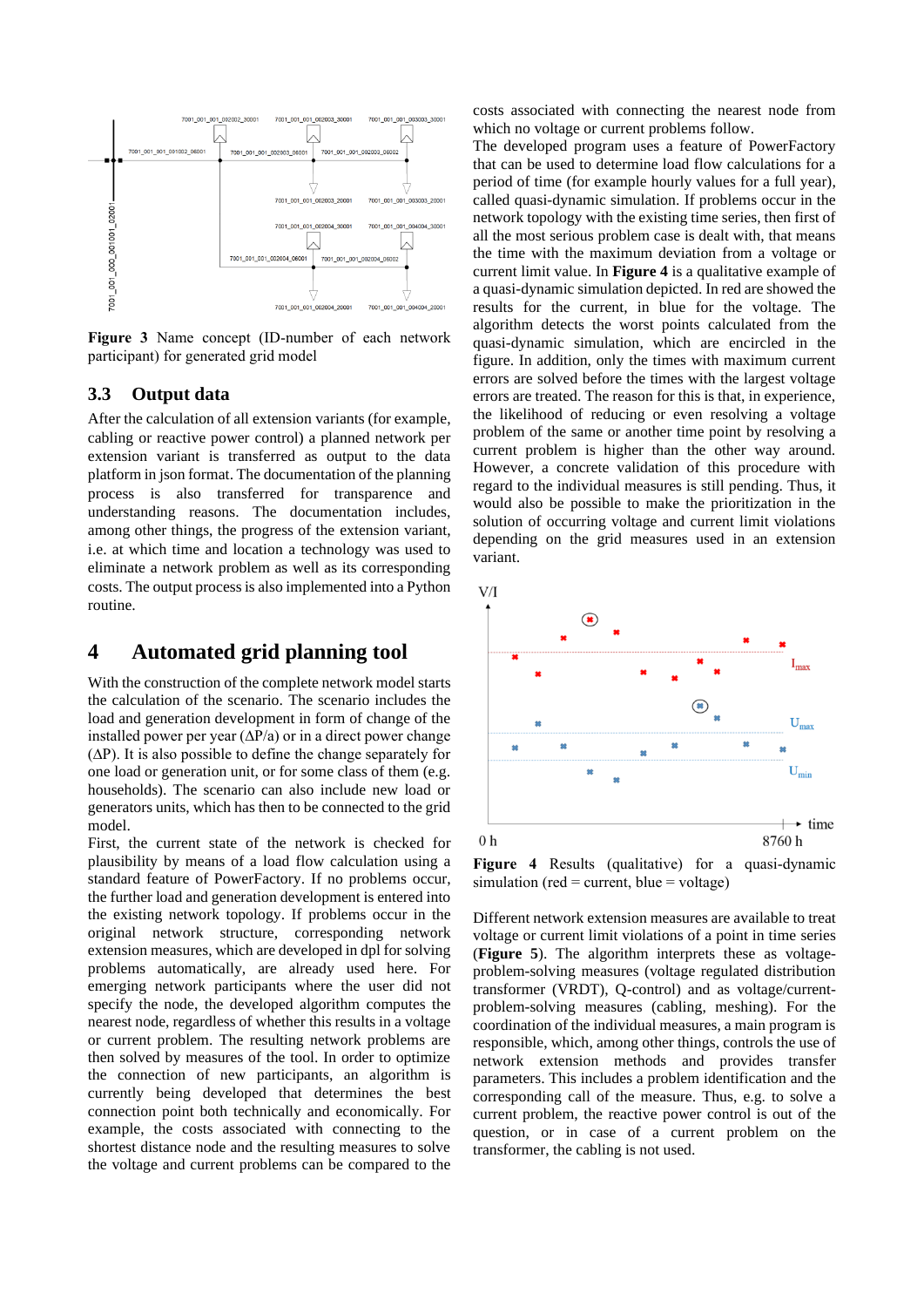

**Figure 5** Coordination of the grid expansion measures [1]

For each extension variant is one primary and at least two secondary measures defined. The primary measure is the solving method, which is always used first to solve a grid problem, if possible. For example, with VRDT as primary measure, the technology tries to solve voltage problems, as far as possible. If there is a voltage limit violation, that the VRDT cannot solve, or if a current problem occurs, then the secondary measure will begin (see **Figure 6**). With regard to Figure 5, the cabling or meshing are suitable as secondary measures since they can solve voltage and current problems. Furthermore, the tool contains a script for the automatic transformer replacement with higher power class or parallel transformer, which is now always used as a secondary measure to solve current problems in transformers (not in Figure 5 contained). As an alternative, the construction of an additional station would be offered here, but this is not integrated in the current state of the project.

If a secondary measure is used to solve a current problem, then it solves only the current problem. If there is still a voltage problem after the solution of the current problem, then the primary measure is called again in order to solve the voltage problem as far as possible (see Figure 6). At this point of the algorithm, current problems are solved before voltage problems, too.

To compare different extension options, different variants for a scenario are calculated. Here, e.g. the use of the VRDT as a primary measure together with the meshing and transformer replacement as secondary measures and the VRDT together with the cabling and transformer replacement are to be considered as two variants. The variants can be further divided into sub variants, where sub variants have the same primary and secondary measures as the main variant, but the measures have other setting parameters. In example of the  $cos\varphi(P)$ -regulation, a changed setting parameter could be the considered cosφ (0.95 or 0.9). The explained extension variants are assigned for better comparison of technical and economic figures, which then the distribution system operator can use to decide which extension option is most useful for his network.



**Figure 6** Flow chart for the application of primary and secondary measures

## **5 Summary and outlook**

The automation of network planning steps offers a lot of potential as a help for network operators. Above all, an appropriate tool can give the DSO an overview of which extension measures are profitable for their network. With the combination of heuristics and mathematical approaches, the tool calculates the individual extension variants and presents them with technical and economic key figures to the user, who is then the final decisionmaking authority.

In the context of a higher-level decision support system, the program developed by OTH Regensburg communicates with a central data platform for the exchange of input and output data. Among other things, a data plausibility check is carried out with a defined data structure during data transmission, a network model is generated in the network calculation program PowerFactory and corresponding time series as well as properties of the grid equipment are stored.